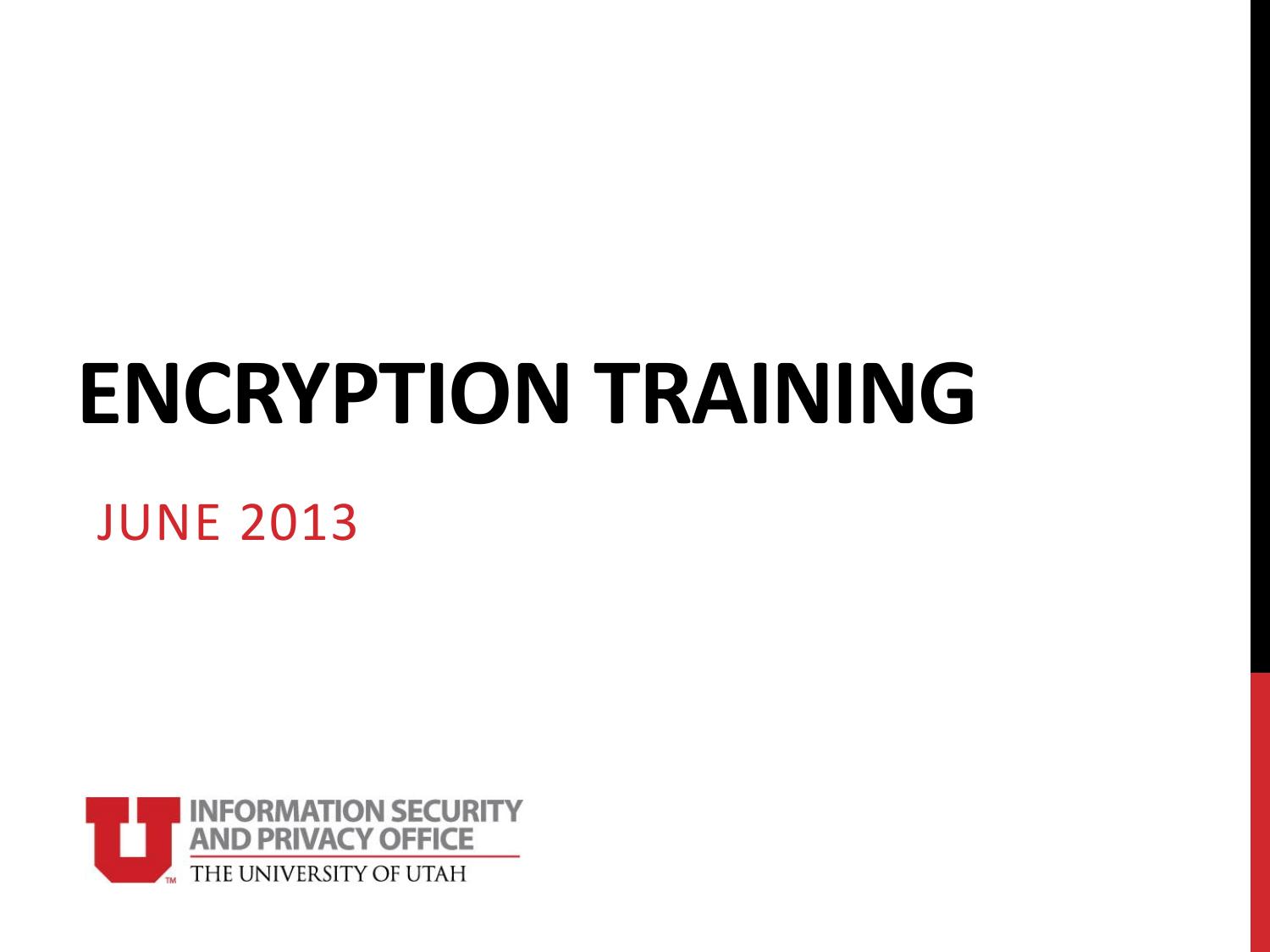## **ATTENTION!**

• **ALL** laptops, USB drives and mobile external storage devices that are used to conduct University of Utah Health Sciences business MUST be **whole disk encrypted**. This applies to ALL devices regardless of whether they are personally owned or issued by the UUHSC.



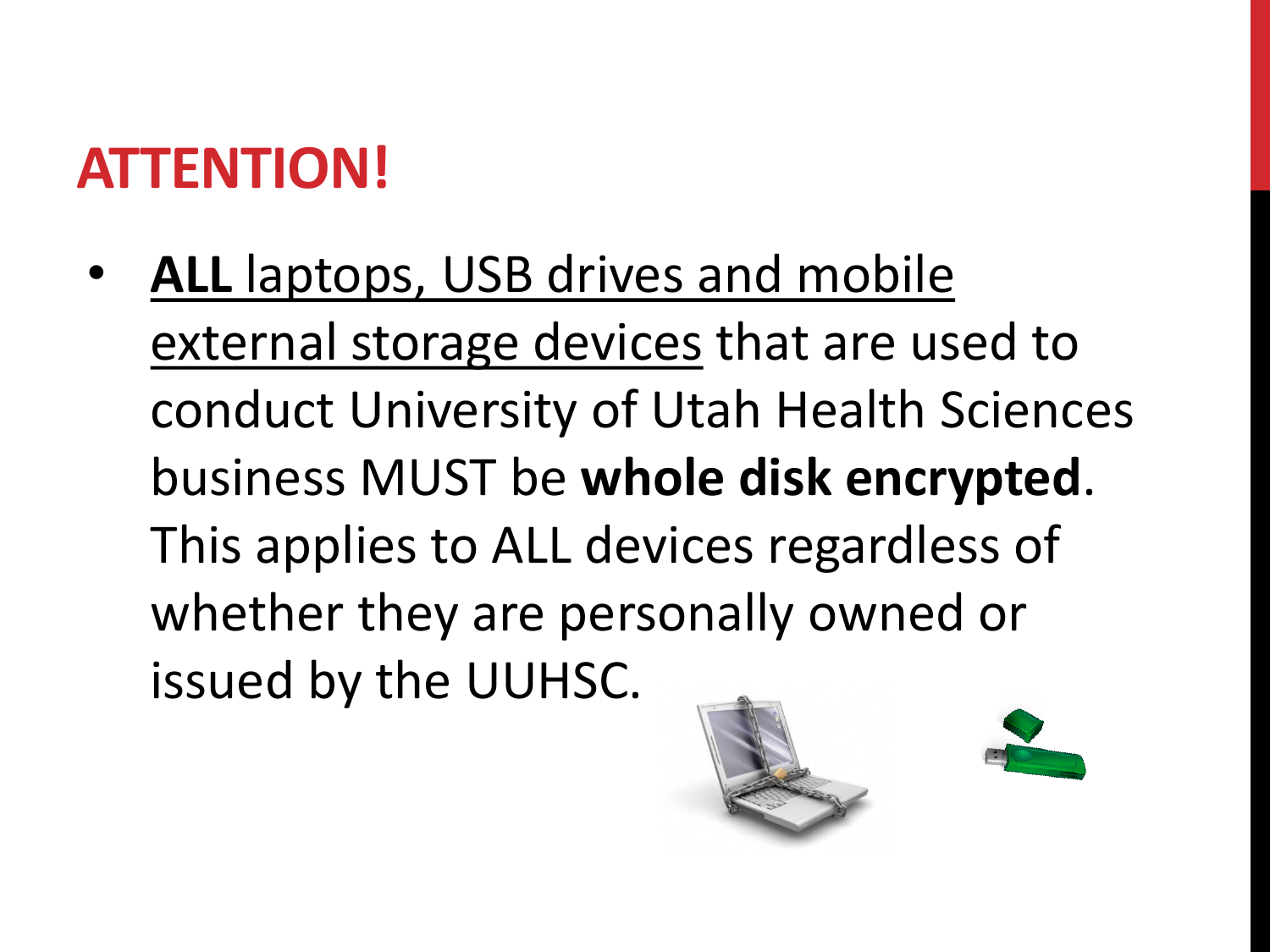### **WHAT IS ENCRYPTION?**

- Encryption is the translation of data into a "secret code". It renders the device unreadable to unauthorized users.
- To read an encrypted file, you must have access to a key or password that enables you to decrypt it.
- Encryption is the most effective way to achieve data security.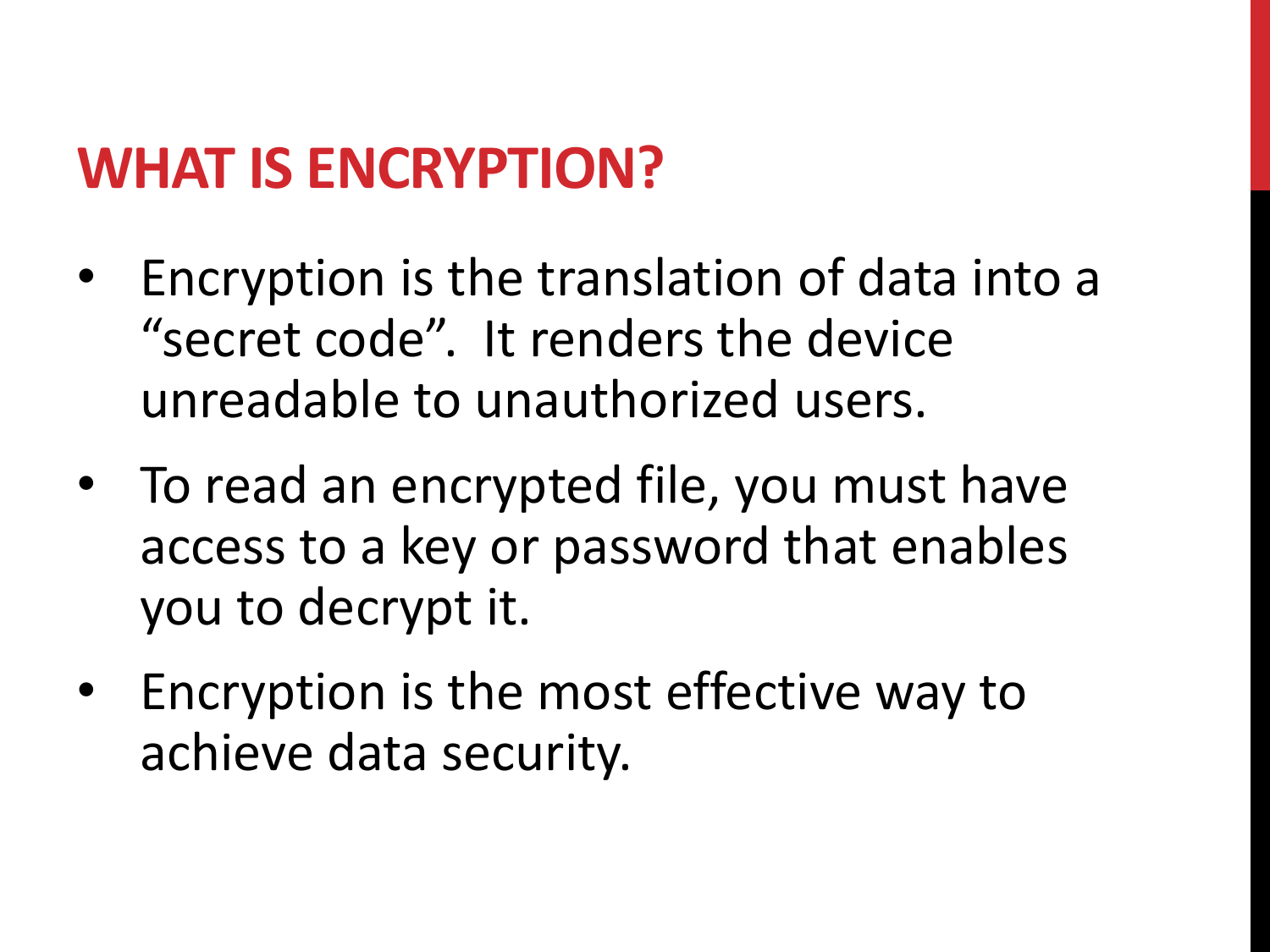## **WHY ARE WE DOING THIS?**

- Enforcement of Privacy and Security regulations has greatly increased.
- University of Utah Health Sciences must report the loss or theft of an *unencrypted* laptop, USB or mobile external storage device to the Office of Civil Rights and the Department of Health and Human Services.
- *Unencrypted* devices containing restricted (PHI) data will result in fines and penalties!!!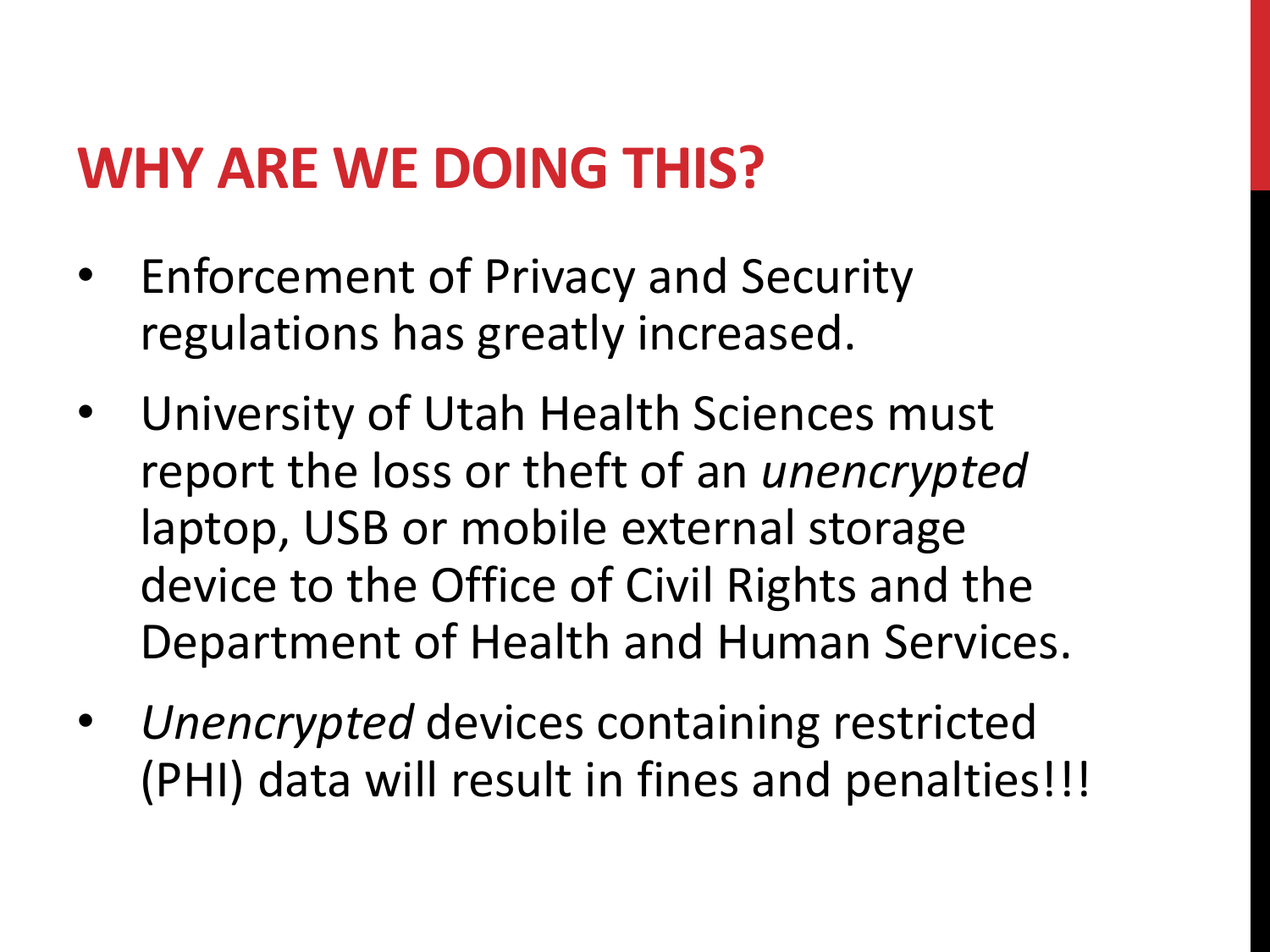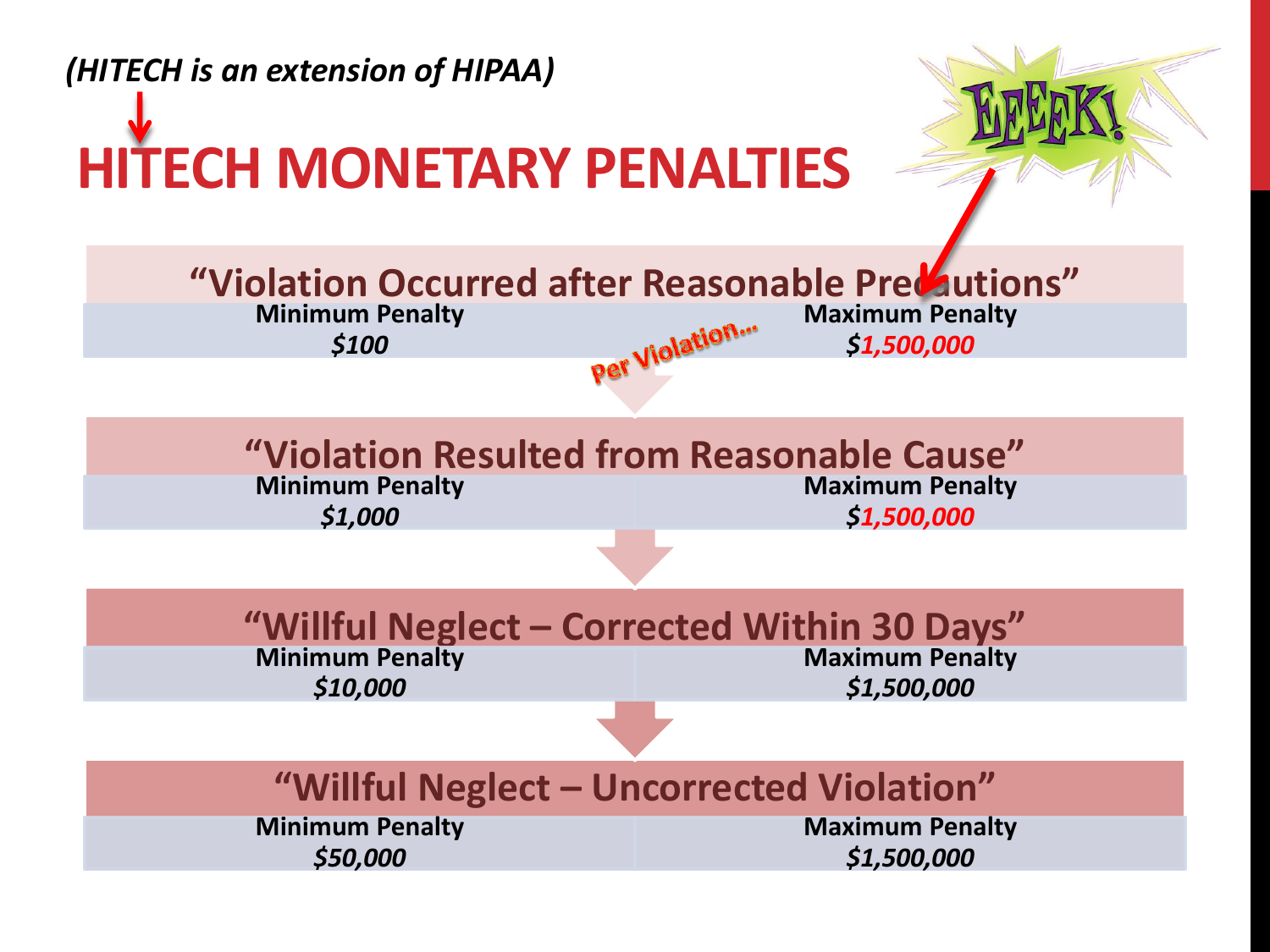#### **University of Utah Health Sciences Actions in Response to Privacy & Security Violations by Faculty and Staff**

|                                                                                                                                                                                                                                                                   | <b>Cause or</b>                                                                                                       |                                                                                                                                            |                                                                                                                                                                                                                                                                                                                                                                                                                                                                                                                                                                                                                                                                                                                                                                                                                                                            | <b>Recommended Actions</b>                                                                                                                                                                                                                                                                                                                                                                                                             |
|-------------------------------------------------------------------------------------------------------------------------------------------------------------------------------------------------------------------------------------------------------------------|-----------------------------------------------------------------------------------------------------------------------|--------------------------------------------------------------------------------------------------------------------------------------------|------------------------------------------------------------------------------------------------------------------------------------------------------------------------------------------------------------------------------------------------------------------------------------------------------------------------------------------------------------------------------------------------------------------------------------------------------------------------------------------------------------------------------------------------------------------------------------------------------------------------------------------------------------------------------------------------------------------------------------------------------------------------------------------------------------------------------------------------------------|----------------------------------------------------------------------------------------------------------------------------------------------------------------------------------------------------------------------------------------------------------------------------------------------------------------------------------------------------------------------------------------------------------------------------------------|
| <b>Level of Violation</b>                                                                                                                                                                                                                                         | <b>Motivation</b>                                                                                                     | <b>Type of Violation</b>                                                                                                                   | <b>Examples of Violations</b>                                                                                                                                                                                                                                                                                                                                                                                                                                                                                                                                                                                                                                                                                                                                                                                                                              | (One or more)                                                                                                                                                                                                                                                                                                                                                                                                                          |
| <b>Level I</b><br>Errors in handling<br>restricted or sensitive<br>information or in<br>maintaining security<br>measures                                                                                                                                          | • Unintentional<br>• Lack of training<br>• Inexperience<br>• Poor judgment<br>• Poor process                          | • Clerical Error<br>• Process Error<br>• Technical Error<br>• Judgment Error                                                               | • Leaving an active computer screen with access to PHI/PII<br>unattended<br>• Leaving PHI/PII, in any format, unattended in public areas.<br>• Disclosing PHI/PII without identity verification<br>• Discussing PHI/PII in public or other inappropriate areas<br>• Sending PHI/PII to wrong postal, FAX, or e-mail address                                                                                                                                                                                                                                                                                                                                                                                                                                                                                                                                | • Letter of expectations, including provisions<br>for mitigation, if appropriate<br>• Inclusion of expectations/mitigation steps<br>on performance evaluation<br>• Repeat of Privacy & Security Training<br>• Discussion of policy and procedures<br>• Verbal warning or oral reprimand<br>• New Confidentiality Agreement signed                                                                                                      |
| <b>Level II</b><br>Breach in the terms of<br>the Confidentiality<br>Agreement and/or<br>University policies<br>concerning use and<br>disclosure of restricted<br>or sensitive information<br>or in maintaining<br>security measures.                              | • Intentional, but<br>non-malicious<br>• Curiosity<br>• Concern<br>• Compassion<br>• Carelessness<br>• Compulsiveness | • Unauthorized<br>• Non-job related<br>• Stealth                                                                                           | • Failure to properly dispose of paper and electronic media<br>appropriately.<br>• Failure to implement appropriate safeguards for electronic<br>PHI/PII.<br>• Failure to complete required Security and Privacy Training and/or<br>to sign appropriate Confidentiality Agreements<br>• Accessing the record of any person, including co-workers, friends,<br>or family, without a professional need-to-know<br>• Using someone else's computer account<br>• Installing unauthorized software with potential to harm systems<br>• Adding, deleting, or altering electronic information without<br>authorization<br>• Failure to report a security or privacy violation<br>• Failure to establish a Business Associate Agreement<br>Failure to follow Special Restriction for Out-of-Pocket Payment for<br><b>Services</b><br>• Repeated Level I violations | • Final written warning, requiring written<br>corrective action plan in response;<br>ineligible for transfer or promotion for up to<br>12 months<br>• For faculty, referral to Vice President for<br>review of violation of academic code;<br>• Suspension of information system user<br>privileges<br>Suspension of employment<br>• Suspension of research projects<br>• Inability to participate in Research for up<br>to 12 months. |
| <b>Level III</b><br>Breach in the terms of<br>the Confidentiality<br>Agreement and/or<br><b>University Policies</b><br>concerning use and<br>disclosure of restricted<br>or sensitive information,<br>for personal gain or to<br>affect harm on another<br>person | • Malicious intent<br>• Financial gain<br>• Revenge<br>• Protest<br>• Gross Negligence                                | • Theft, including<br>identity theft<br>• Malicious actions:<br>i.e., alteration or<br>deletion of data;<br>making systems<br>inaccessible | • Access and unauthorized disclosure of PHI/PII for personal gain<br>or to affect harm on another person<br>• Unauthorized access of celebrity or VIP PHI/PII for any reason<br>• Malicious alteration, deletion or removal of PHI/PII, from<br>University facilities<br>• Unauthorized publication or broadcasting of PHI/PII<br>• A pattern of routine security violations due to inattention,<br>carelessness, or a cynical attitude toward security discipline<br>• Repeated Level I or II Violations                                                                                                                                                                                                                                                                                                                                                  | • Suspension of employment;<br>• Suspension of Research Projects;<br>• Termination of information system user<br>privileges;<br>• Referral to VP as violation of faculty code;<br>• Revocation of Medical Staff privileges;<br>• Termination of employment; ineligible for<br>rehire and future information systems<br>access.                                                                                                         |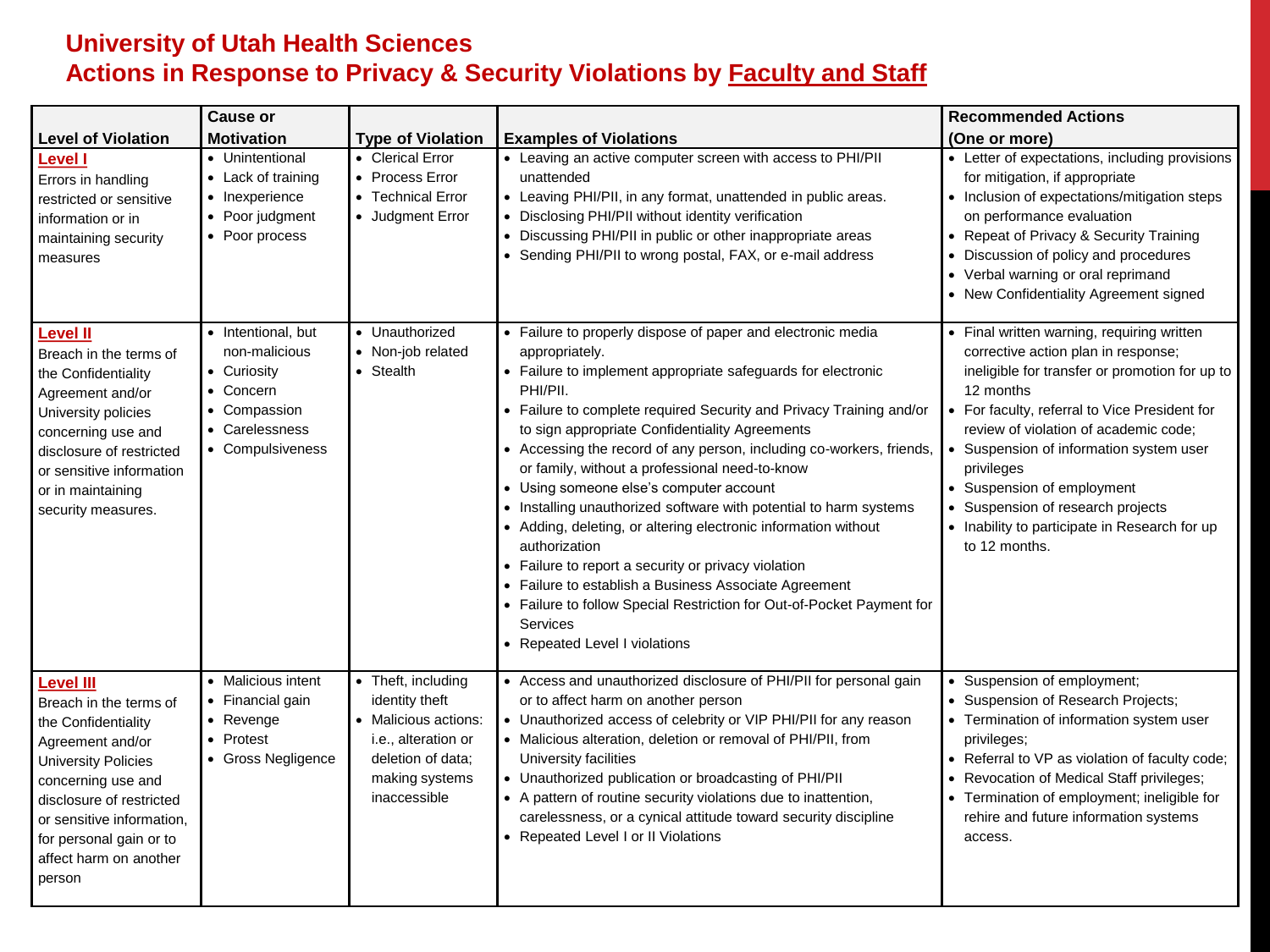#### **University of Utah Health Sciences Actions in Response to Privacy & Security Violations by Students**

|                            | <b>Cause or</b>    |                          |                                                                                  | <b>Recommended Actions</b>               |
|----------------------------|--------------------|--------------------------|----------------------------------------------------------------------------------|------------------------------------------|
| <b>Level of Violation</b>  | <b>Motivation</b>  | <b>Type of Violation</b> | <b>Examples of Violations</b>                                                    | (One or more)                            |
| <b>Level I</b>             | • Unintentional    | • Clerical Error         | • Leaving an active computer screen with access to                               | • Letter of expectations, including      |
| Errors in handling         | • Lack of training | • Process Error          | PHI/PII unattended                                                               | provisions for mitigation, if            |
| restricted or sensitive    | • Inexperience     | • Technical Error        | • Leaving PHI/PII, in any format, unattended in public                           | appropriate;                             |
| information or in          | • Poor judgment    | • Judgment Error         | areas.                                                                           | • Retraining and reevaluation;           |
| maintaining security       | • Poor process     |                          | • Disclosing PHI/PII without identity verification                               | • Specialized training and evaluation;   |
| measures                   |                    |                          | • Discussing PHI/PII in public or other inappropriate areas                      | • Discussion of policy and procedures;   |
|                            |                    |                          | • DMCA violations                                                                | • New Confidentiality Agreement          |
|                            |                    |                          | • Sending PHI/PII to wrong postal, FAX, or e-mail address                        | signed;                                  |
|                            |                    |                          |                                                                                  | • Community Service, as appropriate;     |
| Level II                   | • Intentional, but | • Unauthorized           | • Placing non-shredded documents in inappropriate waste                          | • Letter of reprimand, requiring written |
| Breach in the terms of     | non-malicious      | • Non-job related        | receptacles;                                                                     | corrective action plan &                 |
| the Confidentiality        | • Curiosity        | • Stealth                | • Failure to complete required Security and Privacy                              | acknowledgement of consequences          |
| Agreement and/or           | • Concern          |                          | Training and/or to sign appropriate Confidentiality                              | of subsequent infractions; i.e.,         |
| University policies        | • Compassion       |                          | Agreements:                                                                      | expulsion, and obligation to make        |
| concerning use and         | • Carelessness     |                          | • Accessing the record of any person, including co-                              | restitution, as appropriate;             |
| disclosure of restricted   | • Compulsiveness   |                          | workers, friends, or family, without an authorized need-                         | • Temporary loss of University           |
| or sensitive information   |                    |                          | to-know;                                                                         | privileges, including use of University  |
| or in maintaining          |                    |                          | • Using someone else's computer account;                                         | library, parking, computers, and         |
| security measures.         |                    |                          | • Installing unauthorized software with potential to harm                        | athletic/entertainment functions;        |
|                            |                    |                          | systems;                                                                         | • Conduct suspension;                    |
|                            |                    |                          | • Adding, deleting, or altering electronic information without<br>authorization; | • Contract of restitution                |
|                            |                    |                          | • Failure to report a security or privacy violation;                             |                                          |
|                            |                    |                          | • Repeated Level I violations:                                                   |                                          |
| <b>Level III</b>           | • Malicious intent | • Theft, including       | • Access and unauthorized disclosure of PHI/PII for                              | • Expulsion without opportunity to       |
| Breach in the terms of     | • Financial gain   | identity theft           | personal gain or to affect harm on another person;                               | continue at the University of Utah in    |
| the Confidentiality        | $\bullet$ Revenge  | • Malicious              | • Unauthorized access of celebrity or VIP PHI/PII for any                        | any status, and ineligible for           |
| Agreement and/or           | • Protest          | actions: i.e.,           | reason;                                                                          | University privileges, including use of  |
| <b>University Policies</b> | $\bullet$ Gross    | alteration or            | • Malicious alteration, deletion or removal of PHI/PII, from                     | University library, parking, and         |
| concerning use and         | Negligence         | deletion of data;        | University facilities;                                                           | entertainment/athletic functions;        |
| disclosure of restricted   |                    | making systems           | • Unauthorized publication or broadcasting of PHI/PII;                           | • Contract of Restitution.               |
| or sensitive               |                    | inaccessible             | • A pattern of routine security violations due to inattention,                   |                                          |
| information, for           |                    |                          | carelessness, or a cynical attitude toward security                              |                                          |
| personal gain or to        |                    |                          | discipline;                                                                      |                                          |
| affect harm on another     |                    |                          | • Repeated Level I or II Violations.                                             |                                          |
| person                     |                    |                          |                                                                                  |                                          |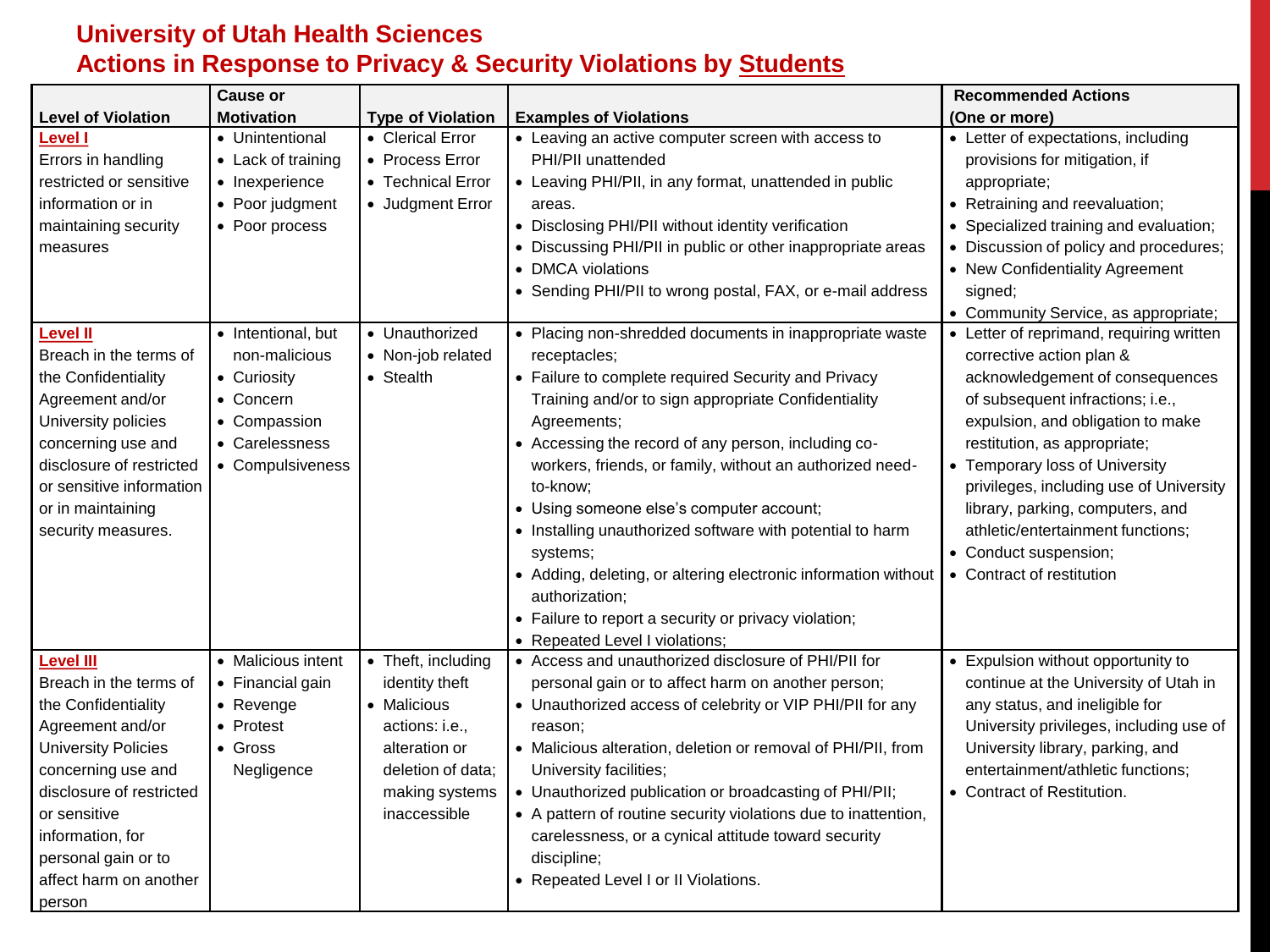## **MORE REASONS TO ENCRYPT!**

- Encryption is the most effective way to achieve data security and privacy.
- **Encryption makes data accessible only by authorized personnel.**
- Encryption is cost effective and a reasonable way to protect our data.
- Encryption supports our commitment of trust.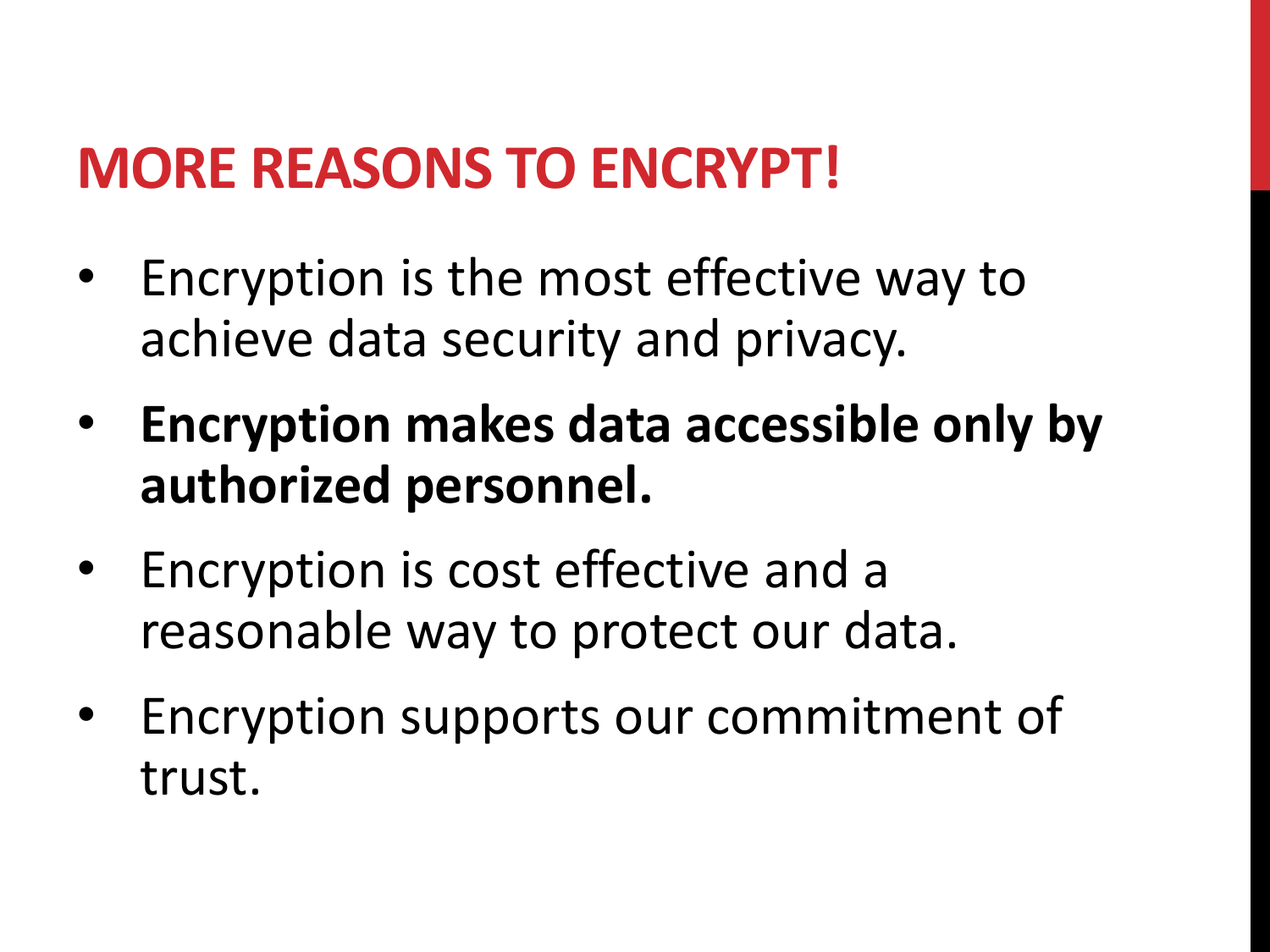## **WHO NEEDS TO ENCRYPT?**

This encryption requirement applies to:

## **All University of Utah Health Sciences Center Departments and Units**

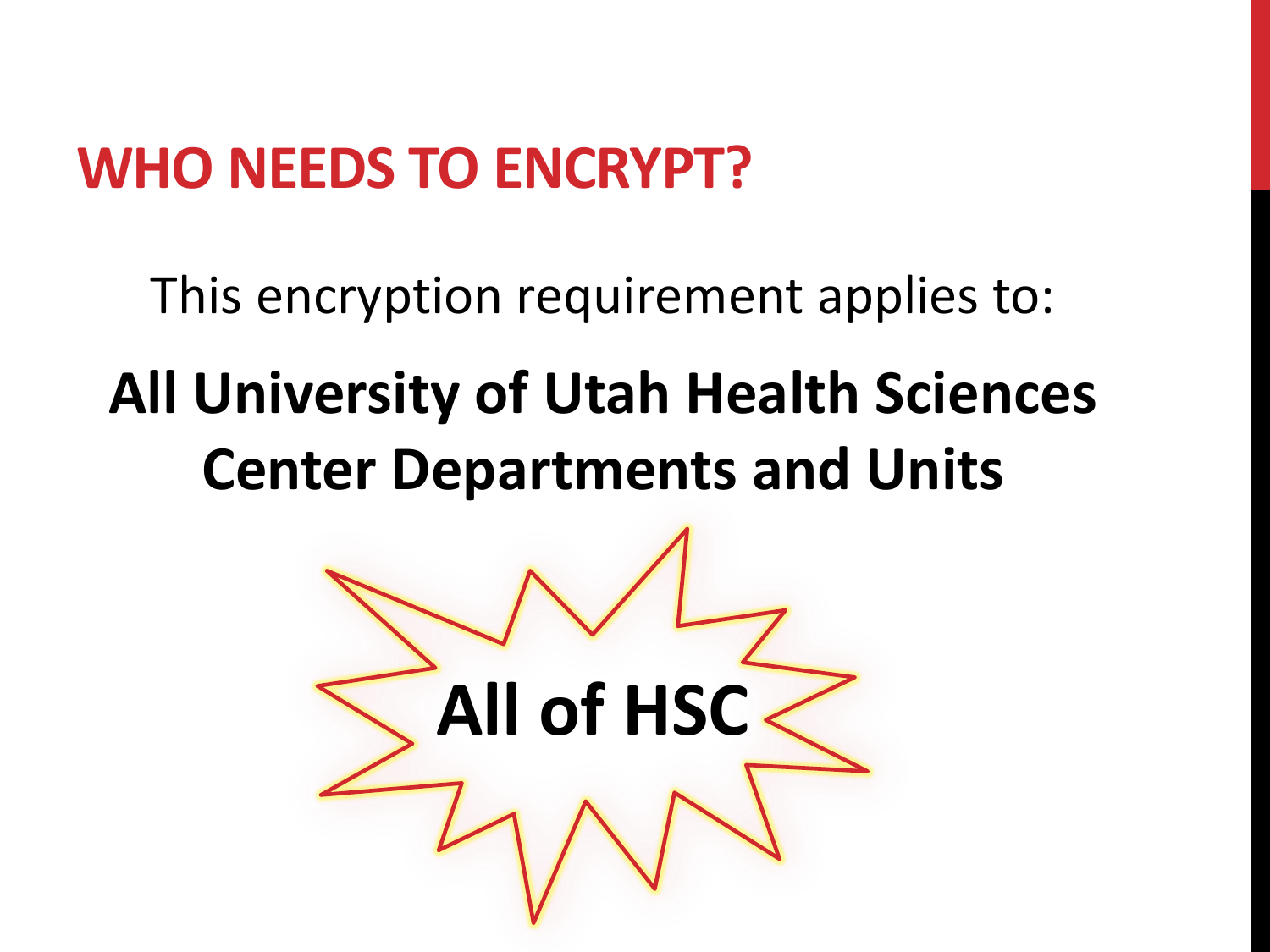### **WHAT DO I NEED TO DO?**

- Encrypt your laptops and mobile external storage devices that are used for UUHSC business purposes, regardless of whether or not they are UUHSC owned or personally owned by *September 30th, 2013*.
- If they are not encrypted after September 30th, 2013, you will be denied access to the network.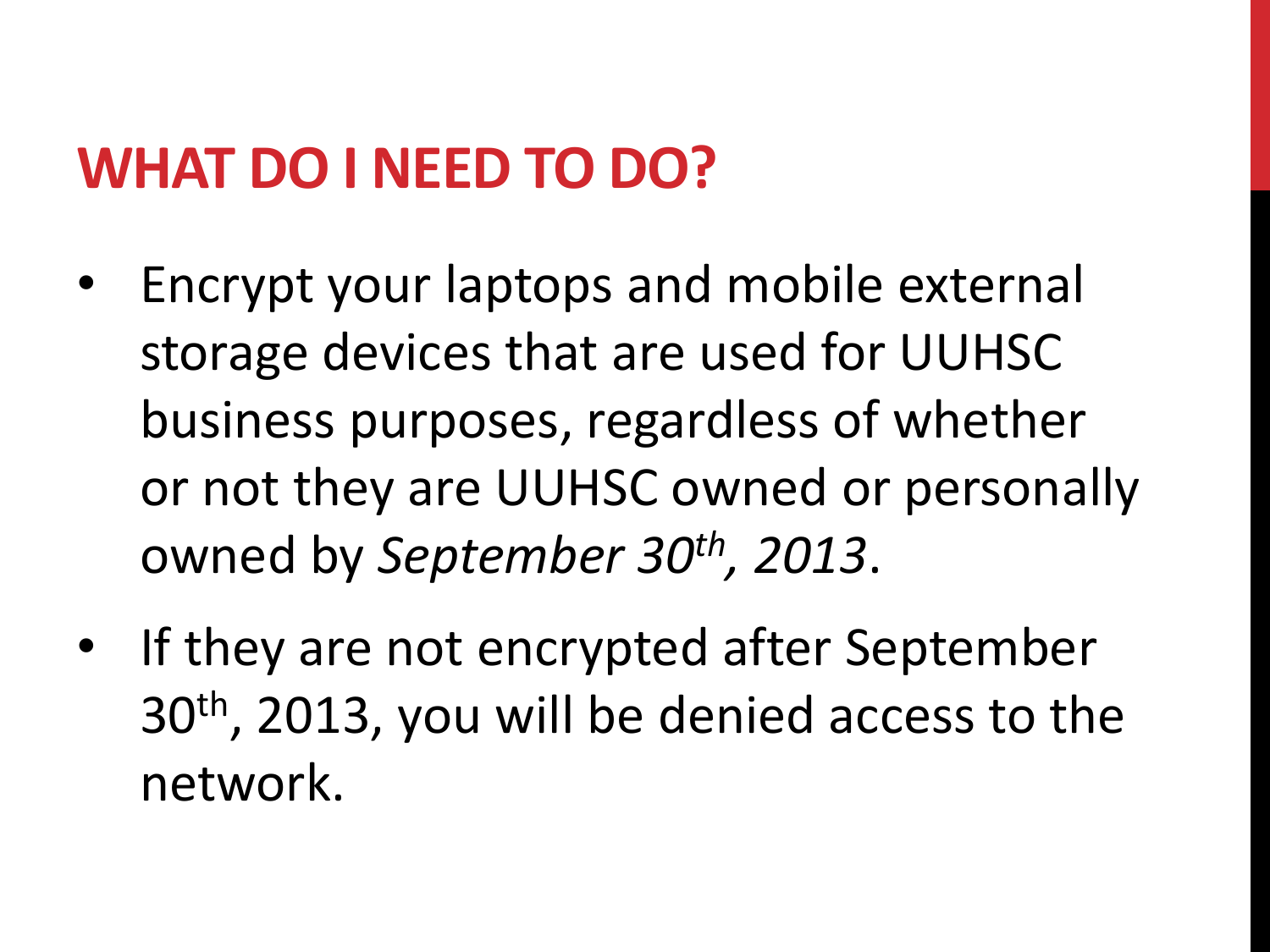### **ENCRYPTION PROCESS**

- Hospitals and Clinics Staff:
	- ‒ Contact the Help Desk at **801-587-6000.**
- Everyone Else:
	- ‒ Contact your IT manager with questions.

**Examples of Acceptable Encryption Software:** PC: PGP, bit locker, TrueCrypt Mac: PGP, File Vault 2 (OS X 10.7 Lion and above)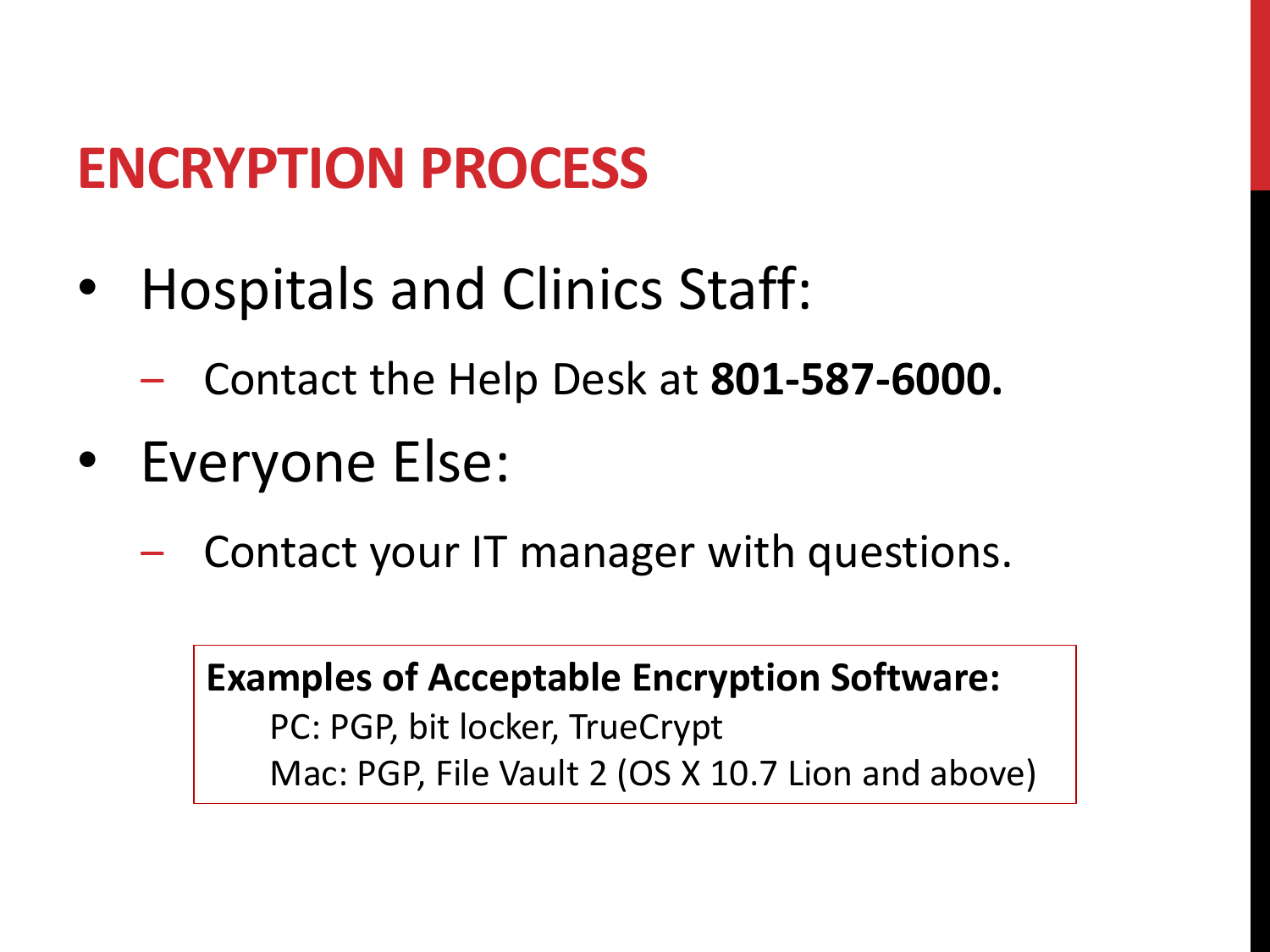#### **ATTESTATION**

#### I have read and understand the new UUHSC Encryption Procedure and understand what is required of me.

- $\circ$  A) I have completed the encryption process and I will only use encrypted laptops, encrypted USB drives and encrypted mobile external storage devices at UUHSC.
- I will contact the Hospital Help Desk or my IT Manager, and  $B)$ O I will encrypt all laptops, USB drives and mobile external devices I use at UUHSC before September 30, 2013. When complete, I will return to this training module and select choice A to verify the encryption process is done.